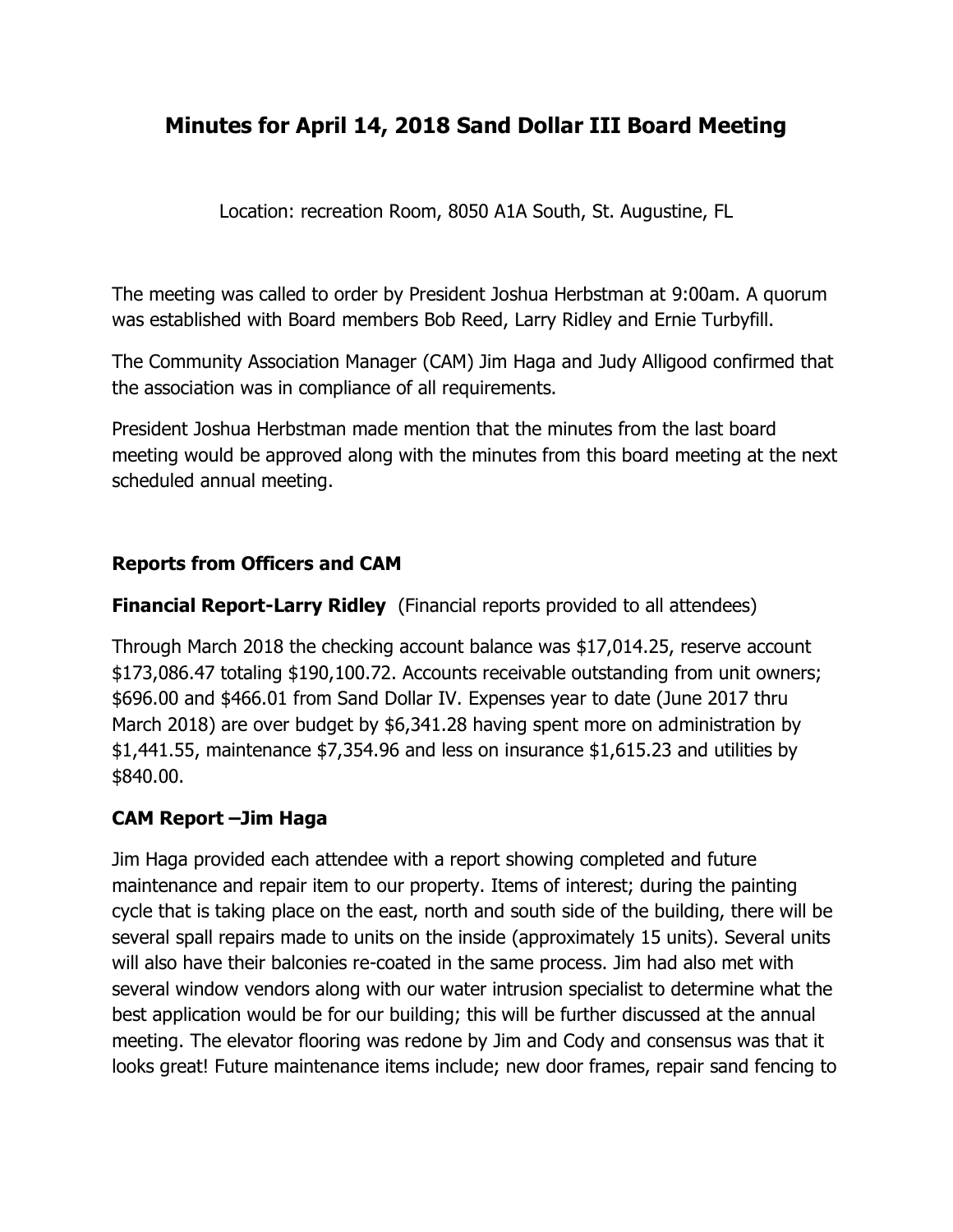help dunes, palm trees trimmed and the pool deck painted after the north side painting is completed.

### **President's Report – Josh Herbstman**

Josh responded to the financial report with clarification of what has taken place over the last year regarding the  $13<sup>th</sup>$  payment fund to the reserve account and moving forward. Josh stated that a lot had taken place this current year, sprucing up of several key areas of the property; tennis court/fencing, landscaping, grill area, etc. and not to mention the hurricane/storms that affected the grounds and building. Mention was made that our budget is developed to maintain the systems of our property and not for emergency repairs (i.e. storm damage), thus resulting in an unusual amount of monies spent to repair the damage. Moving forward the  $13<sup>th</sup>$  payment concept if approved by the board on a yearly basis will have a significant effect on the financial relation to our overall budget. Josh also made mention of the idea that we will recapture monies from each homeowner's HO6 insurance policy as defined by state statutes. This will have a positive impact on our financials and will be discussed further in the meeting.

#### **Old Business:**

None reported.

#### **New Business:**

## 2018-2019 Budget Review-(Budget report provided to all attendees)

Major change to budget will be a required financial review as stated in the Florida Statute; this review is required at a minimum of every 3 years. Insurance is another item with any significant change, due mostly to flood coverage. Maintenance budget has increased by approximately \$3000 per year. New budget for coming year requires an increase of \$15.00 per month (\$180.00 per year). Motion was made by Ernie Turbyfill to accept the proposed budget as stated, seconded by Bob Reed and was unanimously approved.

#### Reserve Funding/13th Payment Discussion-

Further discussion was made regarding the relationship of the proposed future budget(s) and the 13th payment and how it will help with future budget shortfalls. The  $13<sup>th</sup>$  payment is a way for our association to hedge against the possibility of large assessments while maintaining a healthier financial balance sheet that protects the investment of each homeowner. The 13<sup>th</sup> payment (yearly assessment) is one that requires board approval each year thus opened for discussion by all homeowners.